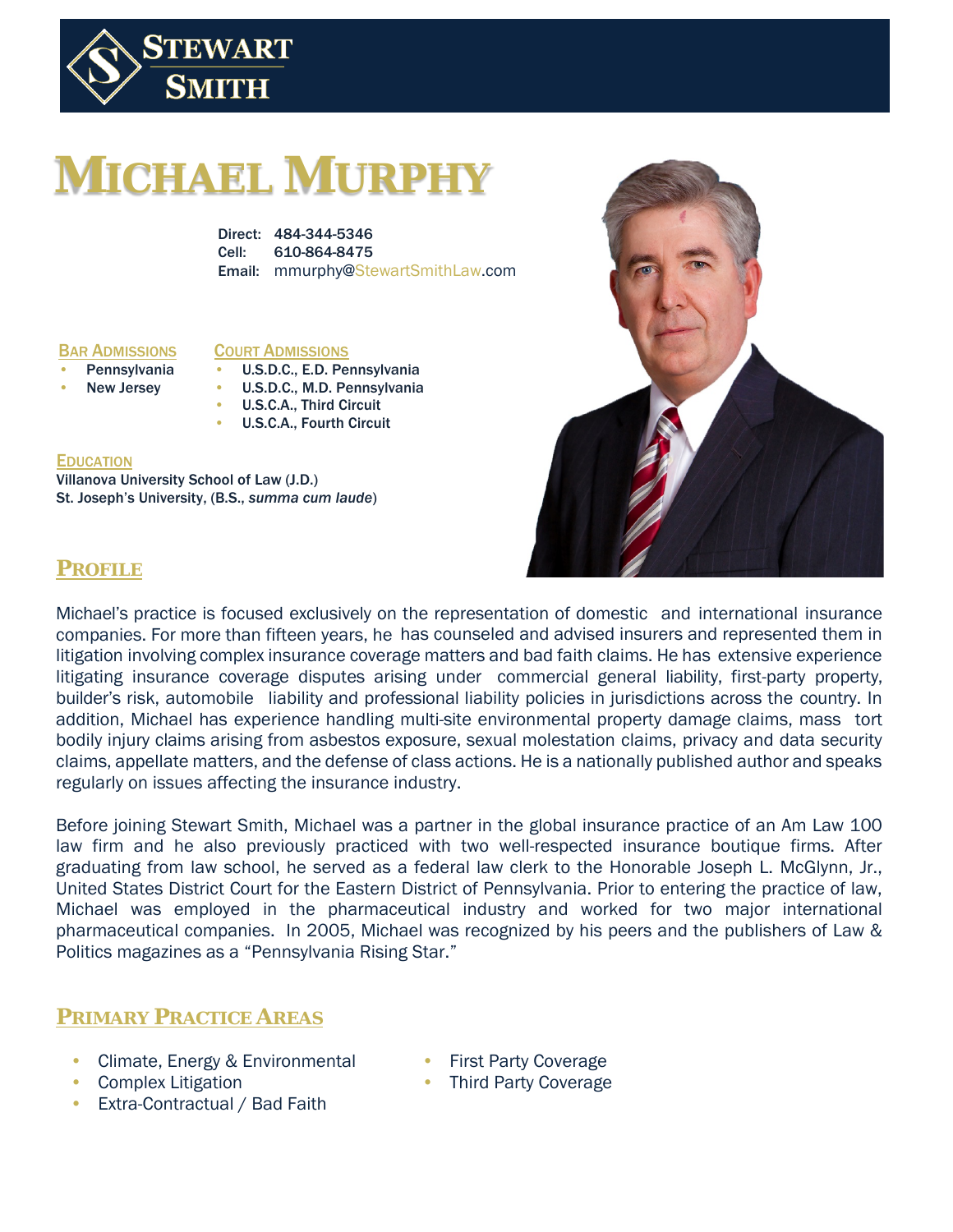# **AREAS OF FOCUS**

- Additional Insured Coverage
- Advertising Injury & Business Tort Coverage •
- Asbestos Liability Coverage
- Commercial Auto & Motor Carrier Coverage Property Coverage
- CGL Insurance Coverage
- Excess & Primary Insurance Relations

#### **REPRESENTATIVE MATTERS**

- Long Tail Claims & Allocation
- Products Liability Coverage
- Professional Liability (E&O) Coverage
- 
- Umbrella & Excess Coverage

Obtained dismissal of breach of contract and bad faith claims on summary judgment in 2015 in contentious coverage dispute involving claims asserted by Commonwealth of Pennsylvania against an insured alleging violations of Pennsylvania's Solid Waste Disposal Act and Clean Streams Law in connection with the insured's operation of a facility for the processing concrete, asphalt, timber and uncontaminated soil.

Negotiated a low five-figure settlement in a litigated coverage dispute in 2013 in a matter involving the death of three minor children on the basis of effective briefing and argument of the coverage issues.

Obtained a unanimous reversal in 2012 by the Pennsylvania Supreme Court of a Commonwealth Court decision involving a matter of first impression relating to a state actor's sovereign immunity rights.

Obtained a favorable decision in a 2012 bench trial in the Philadelphia Court of Common Pleas in a declaratory judgment action to determine whether the allegations of bodily injury asserted in seven personal injury actions triggered a duty to defend and indemnify under a motor vehicle liability policy.

Obtained a favorable decision in a 2011 bench trial on stipulated facts in the Philadelphia Court of Common Pleas in a declaratory judgment action to determine whether the allegations of bodily injury asserted in a personal injury action triggered a duty to defend and indemnify under a motor vehicle liability policy.

Obtained dismissal of an action filed in 2010 in the Philadelphia Court of Common Pleas seeking substantial uninsured motorist benefits on the ground that an arbitration provision in a motor vehicle liability policy was mandatory notwithstanding the fact that two peer level courts previously ruled that the identical provision was permissive and did not require the parties to submit their dispute to arbitration.

Represented insurer in \$20 million property damage and delay in completion claim arising out of the construction of a luxury high-rise condominium and hotel in South Beach, Miami, Florida.

Represented insurer in \$1 million property damage claim that occurred during a technology and construction upgrade at the Federal Aviation Administration's Command Center in Washington, D.C. following the attacks of September 11th.

Represented insurer in \$14 million bodily injury claim arising out of claimants' development of Reynaud's syndrome caused by their operation of a metal fabricating machine over a thirteen year period.

Represented insurers in several multi-million dollar matters involving bodily injury claims arising from occupational asbestos exposure over the course of several decades. Represented major international insurer as member of a team of lawyers serving as the insurer's national coordinating counsel for more than 400 mold claims.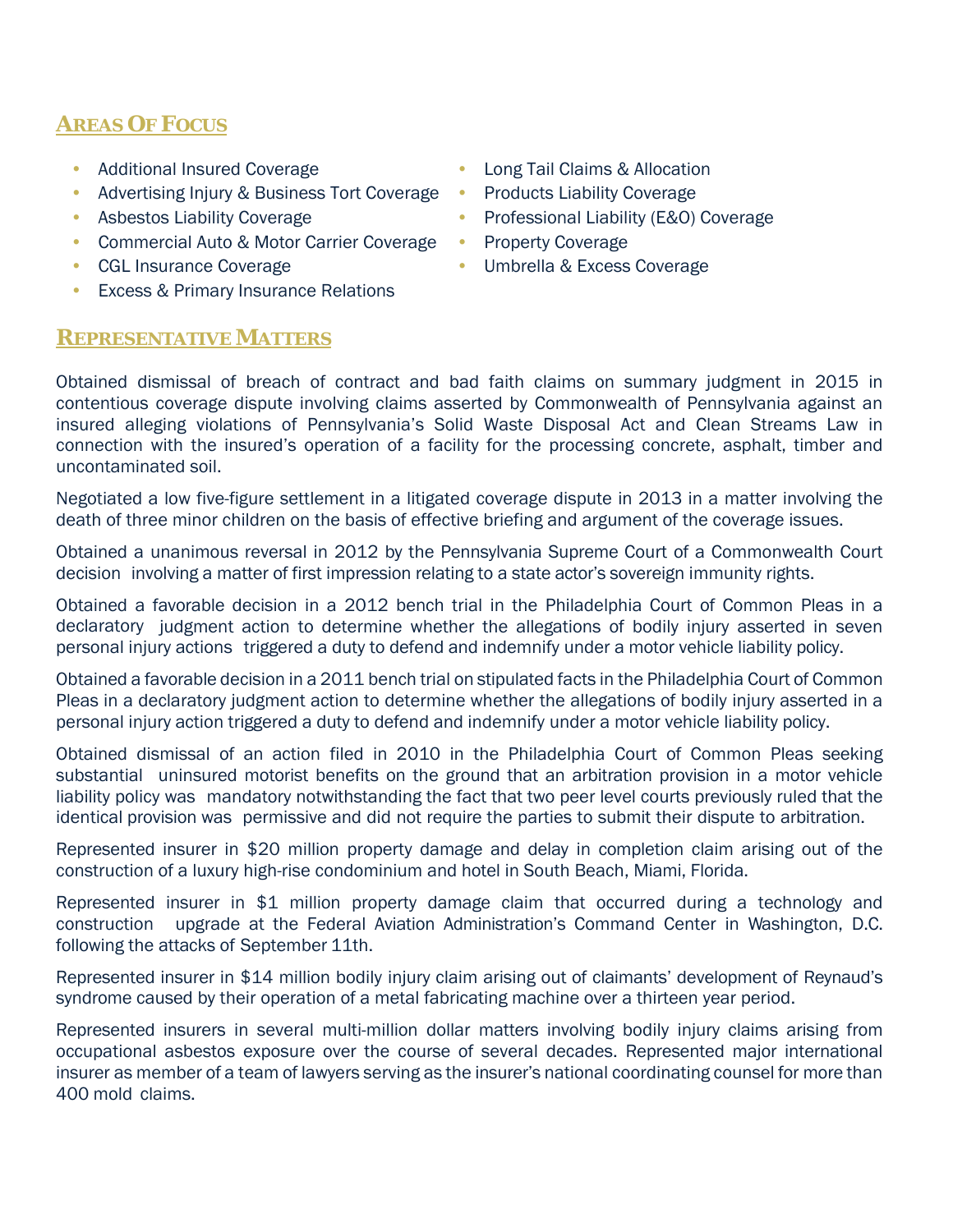Represented insurer as member of a team of lawyers defending insurer against property damage claims seeking millions of dollars in coverage arising out of the destruction of the World Trade Center on September 11th.

Represented reinsurer as member of a team of lawyers defending reinsurer against claims seeking millions of dollars in coverage for repayment of insurance-backed loans used to finance the production of motion pictures which failed to recoup the costs of producing and distributing the films.

#### **PROFESSIONAL MEMBERSHIPS & AFFILIATIONS**

• Claims and Litigation Management Alliance

# **NEWS, HONORS, & MORE …**

## **HONORS**

Named a Pennsylvania Rising Star in 2005 by the publishers of Law & Politics Magazine

## **PUBLICATIONS & SPEAKING ENGAGEMENTS**

SIRs and Deductibles – Evolving Policies and Their Impact on Carrier Duties, Defense Counsel Journal, Co-Author, October, 2011, Vol. 78, No. 4.

A Retrospective of 2010 Product Recall and Food Contamination Coverage Decisions, Mealey's Personal Injury Report, Volume 7, Issue 13, Co-Author, January 10, 2011

The Evolving Impact of Self-Insured Retentions and Deductibles, Risk Management Magazine, Online Featured Article, Co-Author, October 19, 2010

A Retrospective of 2009 Food Contamination and Product Recall Coverage Decisions: More Recalls, More Disputes, The Crisis Management Trend Continues, Mealey's Litigation Report, Food Liability, Volume 3, Issue 11, Co- Author, February 2010

When Liability and Coverage Issues Collide: When, Why and How to Split the File, CLM Annual Conference, Presenter, Palm Desert, California, March 27, 2015

Social Media Liability & Coverage, CPCU Society Webinar, Moderator, November 1, 2011 Contractual Risk Transfer and CGL Coverage, CPCU Society Webinar, September 20, 2011

Additional Insureds and Certificate of Insurance Issues, 2010 Annual Meeting of the Association of Insurance Compliance Professionals, Panelist, October 5, 2010, Dallas, TX

Fallout From the Global Economic Crisis: Impact on Carriers, Emerging Environmental Claims Management Association, Annual Spring Conference, Co-Presenter, May 13, 2010, Captiva Island, FL

Bankruptcy 101: Your Insured Has Filed Bankruptcy – Now What?, 2009 Annual Meeting of the Association of Insurance Compliance Professionals, Co-Presenter, October 6, 2009, Phoenix, AZ

Bankruptcy 201: Claims Handling and Litigation Under the Bankruptcy Cloud, 2009 Annual Meeting of the Association of Insurance Compliance Professionals , Co-Presenter, October 6, 2009, Phoenix, AZ